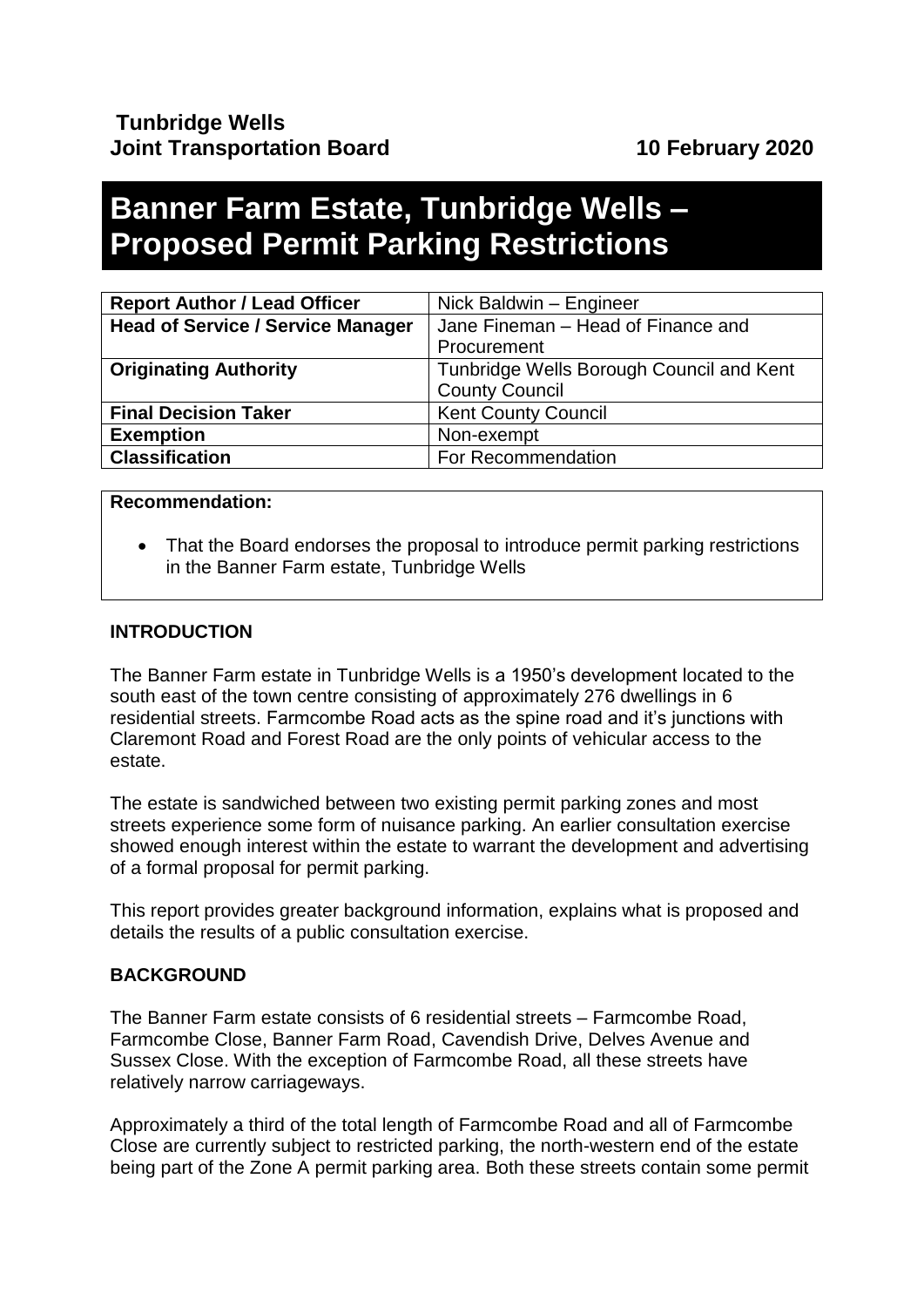parking bays which, in total, can accommodate about 24 vehicles. At the Farmcombe Road end a section of the highway is subject to double yellow line waiting restrictions.

The estate, together with the current Zone A and HA Permit Parking Zone boundaries is shown below:-



In recent years there has been a growing trend for long-stay parking to take place on the unrestricted estate roads and this has led to problems with traffic movement through the estate and difficulties with access to driveways. These problems are compounded at times by the additional traffic and parking associated with the nearby Claremont Primary School.

An informal consultation exercise was undertaken during 2017 to determine whether there was sufficient interest in the idea of permit parking to justify expansion of the Zone A permit parking area. The area consulted covered quite a large part of the southern side of the town and included the unrestricted part of the Banner Farm estate.

The results of that survey were reported to the JTB on 16<sup>th</sup> October 2017 where it was noted that there was a demand for an expansion of Zone A to include additional streets to the east of the A267, Frant Road. A significant proportion of the positive responses at that time came from residents of roads on the Banner Farm estate.

The intention had been to progress the expansion of Zone A alongside other proposed changes. This has taken longer than anticipated but other reports on this agenda detail proposals for other parts of Zone A plus an expansion to the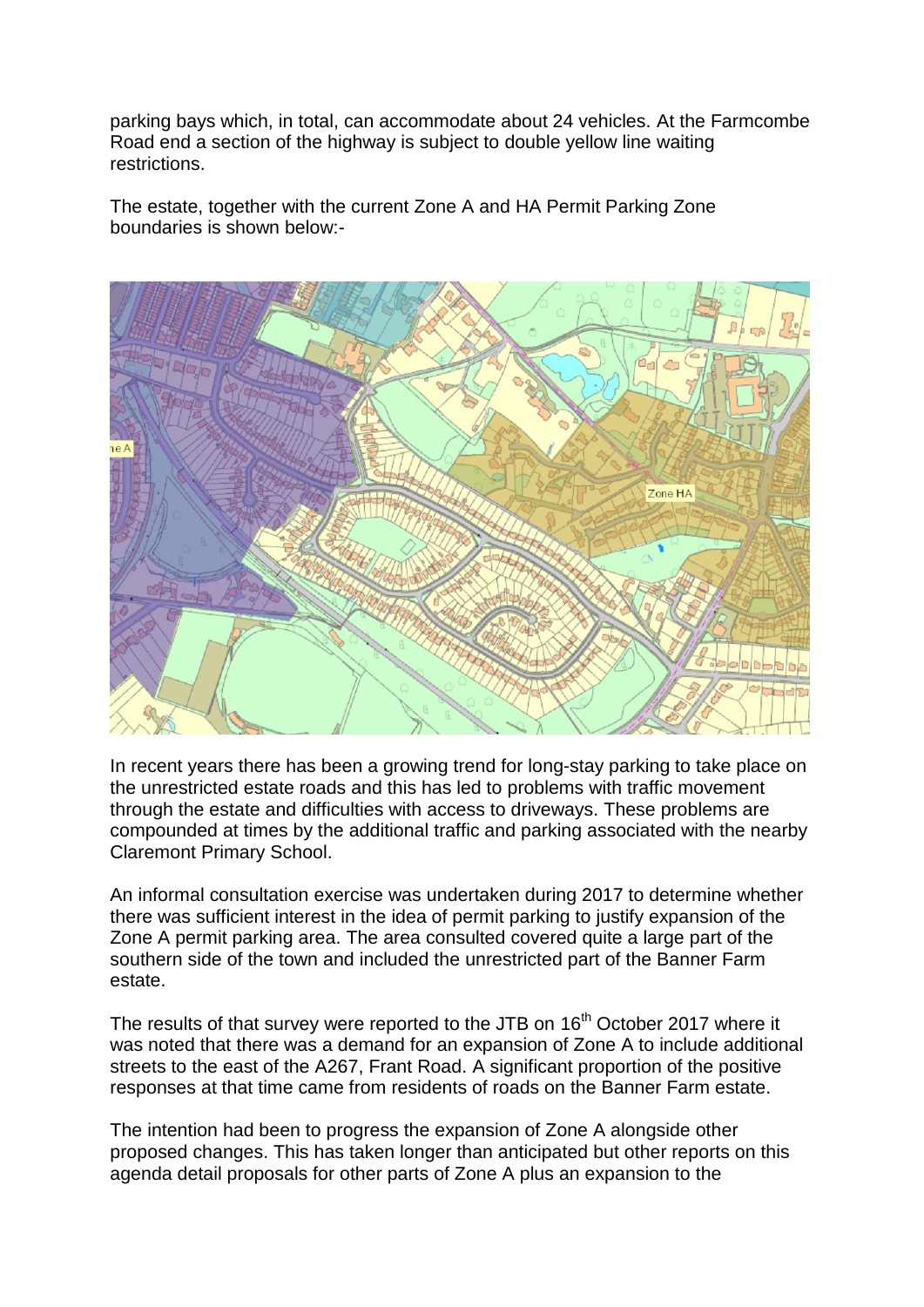Hawkenbury (Zone HA) permit parking zone. Each has now been subject to a formal consultation process.

## **THE ADVERTISED PROPOSAL**

During January 2020 a formal consultation was undertaken which detailed proposals to introduce permit parking on all the currently unrestricted part of the Banner Farm estate. If implemented as advertised, that would result in on-street parking being restricted to permit holders between the hours of 10 to 11am and 2 to 3pm on Monday to Friday each week.

The existing permit parking restriction in Farmcombe Road (between its junctions with Claremont Road and Cavendish Drive) applies between 10 and 11am on Monday to Saturday, although a proposal to alter that to include a 2 to 3pm restriction has recently been advertised and is the subject of a separate report on this agenda.

Neither period proposed for a restriction would adversely affect the primary school in normal circumstances because parking would be unrestricted at school drop-off and pick-up times.

Although not forming part of the consultation process, it is proposed to deal with the newly restricted area as a permit parking area with entry and terminal signs where the restrictions start and finish.

This method, used successfully elsewhere in the vicinity, requires no delineation of parking bays and relies solely on signing. Not only does it reduce costs but also allows parking to take place more flexibly – as would have been the case before long-stay parking became an issue.

## **CONSULTATION RESPONSE**

112 responses were received during the statutory three week formal consultation period (plus 3 just beyond the due date\*) from 104 different addresses, 97 of the latter being within the Banner Farm estate. A road by road breakdown of these responses is shown in the table below:-

| Road Name                      | No. of<br><b>Responses</b> | No. of<br><b>Properties</b> | <b>Support</b><br>Proposal | Object to<br>Proposal | <b>Comment</b><br>or<br>Question |
|--------------------------------|----------------------------|-----------------------------|----------------------------|-----------------------|----------------------------------|
| <b>Banner Farm Road</b>        | 3                          | 2                           | 3                          |                       |                                  |
| <b>Cavendish Drive</b>         | 28                         | 27                          | 27                         |                       |                                  |
| <b>Delves Avenue</b>           | 26                         | 22                          | 22                         | 3                     |                                  |
| <b>Farmcombe Close</b>         | $\overline{4}$             | 4                           | 3                          |                       |                                  |
| <b>Farmcombe Road</b>          | 44                         | 40                          | 37                         | 5                     | 2                                |
| <b>Sussex Close</b>            | 3                          | $\overline{2}$              | 3                          |                       |                                  |
| Other (i.e. outside<br>estate) |                            |                             |                            | 5                     |                                  |
| Total                          | 115                        | 104                         | 96                         | 14                    | 5                                |

The above table includes the three late responses\*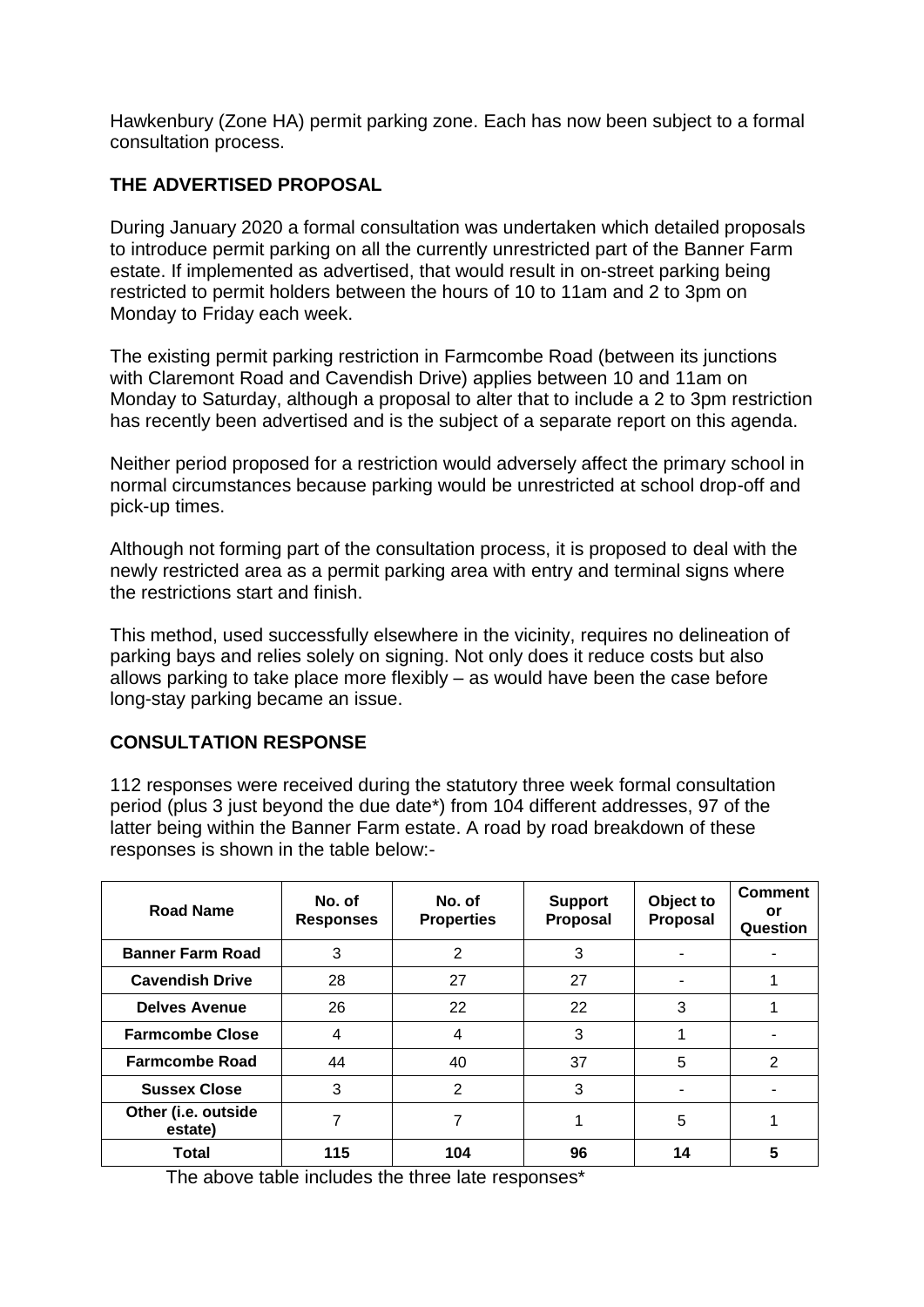Objections were based around cost and the impact of fewer parked vehicles. In respect of cost some objected to the idea of having to pay for permits saying that, if needed, they should be given to residents free of charge.

Others were of the opinion that having fewer parked vehicles would increase traffic speeds. Comments were made about displaced parking and any knock-on impact elsewhere. The need for an afternoon restriction was also mentioned.

The Banner Farm Residents Association also provided a comment in favour, having been actively involved in promoting the idea in the lead up to the formal consultation.

#### **PROPOSED COURSE OF ACTION**

When proposing new restrictions, one consideration is who will be affected and what the likely impact will be in terms of where any displaced vehicles will subsequently be parked.

In this instance, it is long-stay non-resident parkers who will be most affected by the proposed restriction. Local workers and outbound commuters will be displaced and either need to find an alternative parking place or other means of travel.

Since the Borough Council provides a large number of off-street parking spaces within the town centre and its periphery there are viable alternatives available. Most of the larger public car parks in the town have spare capacity at present. Furthermore, there remain streets within walking distance of local facilities where parking is currently unrestricted.

It is not unreasonable, therefore, to implement restrictions across the Banner Farm estate if they will provide environmental benefits with less traffic seeking a parking place, thereby improving the amenities of the area.

On that basis, and taking into account the comments that have been made, it is proposed to implement permit parking restrictions throughout the remainder of the Banner Farm estate.

On balance it is considered that these restrictions should take the form of a permit parking area rather than the more conventional arrangement where signs and road markings are provided to delineate bays for permitted vehicles.

A permit parking area requires no road markings and relies solely on entry signing and repeater signs throughout the restricted area. It is only suitable in certain circumstances but has been used to good effect in Teise Close and Camden Park within the Hawkenbury permit parking area.

Because no bays are marked, drivers can park wherever they wish, except of course on any yellow line restrictions. Where parking is likely to be less intense, this is an arrangement which works well. Delineated bays are more suitable where demand for parking is high even during restricted periods and parking needs to be more strictly controlled to prevent congestion or minimise any adverse impact on safety.